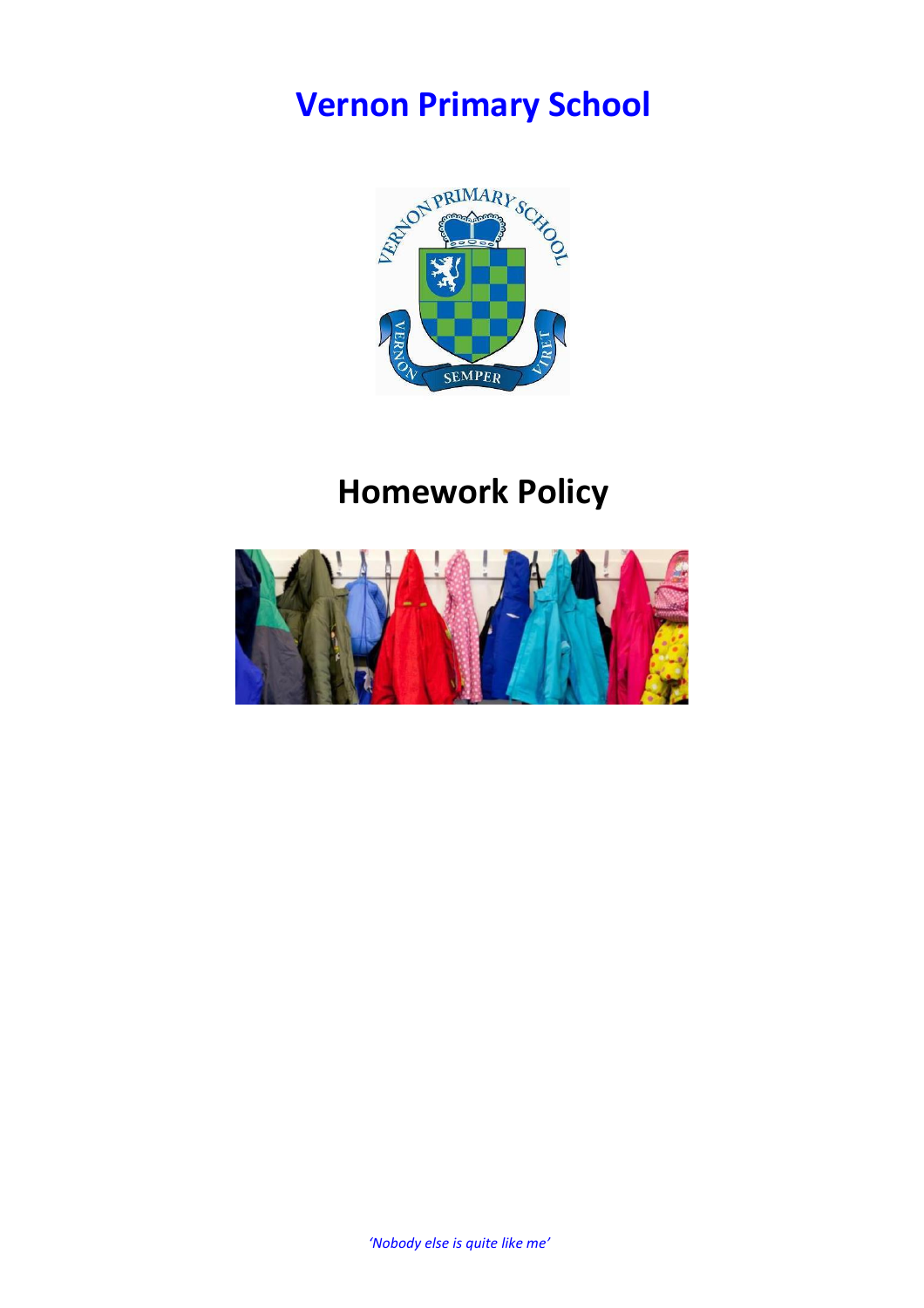## Introduction

Learning at home is an essential part of effective education and gives children the opportunity to effectively extend and enrich the learning that takes place within school. Homework also encourages children to become confident and independent in their learning, an essential skill for their progression throughout school and later in adult life. All children are expected to take part in a variety of homework tasks to enhance, consolidate and support their learning, as well as give them the opportunity to bring their learning alive in contexts beyond the school. At Vernon Primary School, we recognise that children who have spent a busy structured day at school need time not only to relax and unwind at the end of the afternoon, but also to actively participate in a range of extra-curricular, out-of-school activities to broaden their experiences, such as instrumental tuition, swimming lessons, drama groups, sports clubs etc.

### This homework policy is designed:

- To ensure a consistency of approach throughout the school.
- To ensure progression towards independence and individual responsibility.
- To ensure parents/carers have a clear understanding about expectations for themselves and the children.
- To extend, enrich, consolidate and support learning.
- To provide opportunities for parents and pupils to work in partnership and enjoy a range of learning experiences.

## Progression of homework throughout the school:

The nature and range of homework will change as children progress through the school and will always take into account individual needs and interests. For all children at Vernon Primary School, developing a partnership with parents and carers and involving them actively in children's learning is integral to a child's academic and personal development.

In Reception and Key Stage 1, short, varied activities (reading together, sharing a book, practising key words, counting objects and practising number skills) provide a wonderful opportunity for young children to talk about what they are learning with an adult and to practise key skills in a familiar, supportive environment.

As children progress through the school, homework provides an opportunity to further develop the skills needed for lifelong, independent learning. Homework is differentiated when appropriate, taking account of individual children's needs and interests.

### Homework opportunities for all year groups throughout the school are outlined below:

| <b>Year Group</b> | <b>Homework</b>                                                                                                                                                                                                                                                                                                                                                                                      |
|-------------------|------------------------------------------------------------------------------------------------------------------------------------------------------------------------------------------------------------------------------------------------------------------------------------------------------------------------------------------------------------------------------------------------------|
| Reception         | A reading practice book – this will match their phonic phase of learning. They should<br>$\bullet$<br>be able to read this fluently and independently.<br>A sharing book - this book is for parent/carer to share alongside your child and enjoy<br>together.<br>Suggested activities to develop children's practical experiences with mathematics,<br>such as sequencing numbers, counting objects. |
| Year 1            | A reading practice book – this will match their phonic phase of learning. They should<br>$\bullet$<br>be able to read this fluently and independently.<br>A sharing book - this book is for parent/carer to share alongside your child and enjoy<br>together.<br>NumBots - this is an interactive site that the children can use independently and will<br>support them in basic number skills.      |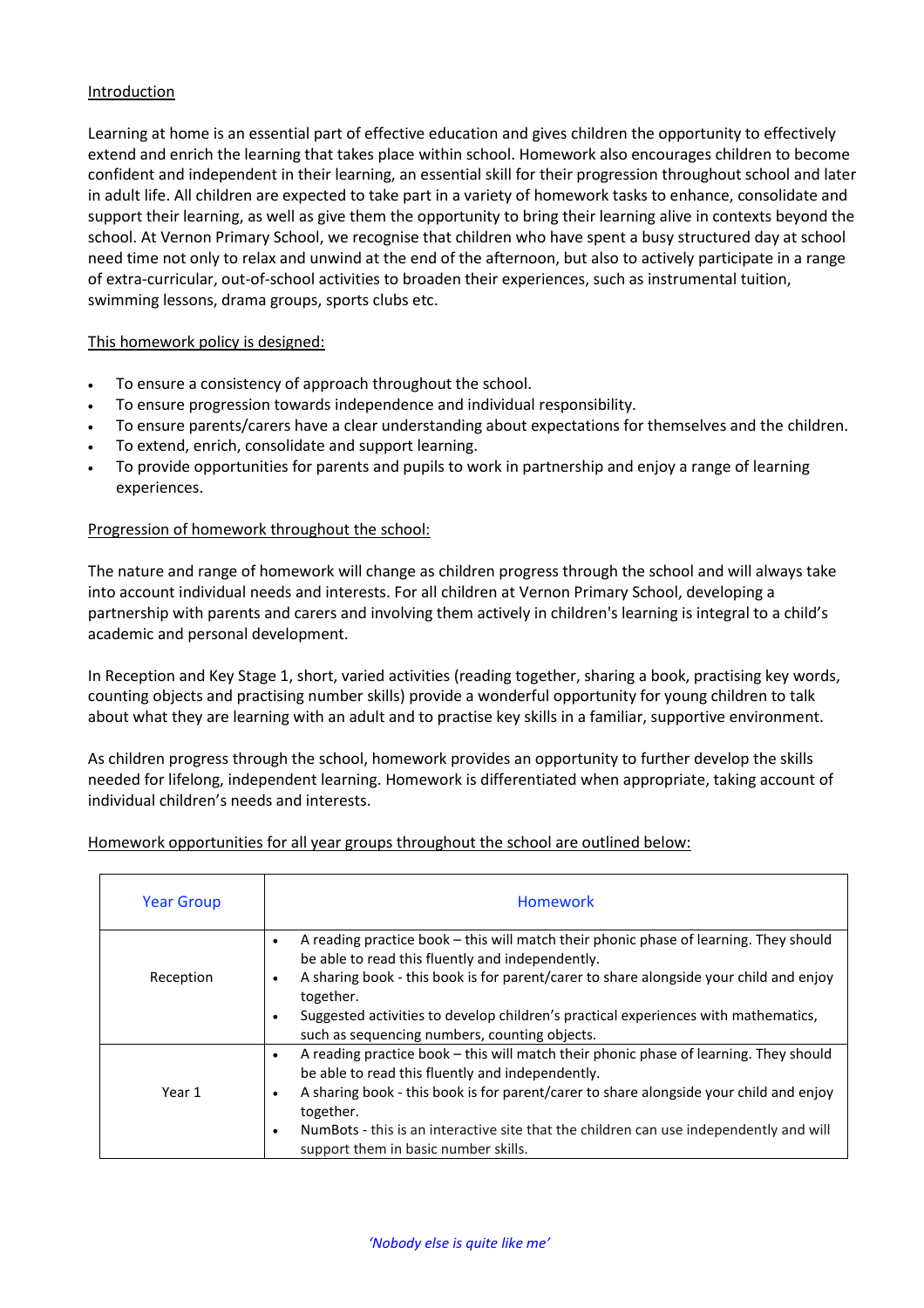|        | Any additional opportunities to enrich and consolidate learning will be included on<br>$\bullet$    |
|--------|-----------------------------------------------------------------------------------------------------|
|        | the Year 2 'Extension & Enrichment Activities' page on the school website and can be                |
|        | used at the discretion and choice of children, parents and carers.                                  |
| Year 2 | A reading practice book - this will match their phonic phase of learning. They should<br>$\bullet$  |
|        | be able to read this fluently and independently.                                                    |
|        | A sharing book - this book is for parent/carer to share alongside your child and enjoy<br>$\bullet$ |
|        | together.                                                                                           |
|        | NumBots - this is an interactive site that the children can use independently and will<br>$\bullet$ |
|        | support them in basic number skills.                                                                |
|        | Weekly homework task that reflects an area of English or Mathematics that the<br>$\bullet$          |
|        | children are currently exploring in the classroom (homework with alternate weekly                   |
|        | between English or Maths).                                                                          |
|        | Any additional opportunities to enrich and consolidate learning will be included on<br>$\bullet$    |
|        | the Year 2 'Extension & Enrichment Activities' page on the school website and can be                |
|        | used at the discretion and choice of children, parents and carers.                                  |
|        | Regular reading.<br>$\bullet$                                                                       |
|        | Weekly homework task that reflects an area of English or Mathematics that the<br>$\bullet$          |
|        | children are currently exploring in the classroom (homework with alternate weekly                   |
|        | between English or Maths - reading comprehension to be sent home at least once a                    |
|        | month).                                                                                             |
| Year 3 | Times table practise weekly, with a focus on a specific times table. Children have<br>$\bullet$     |
|        | access to Times Tables Rock Stars to support their independent learning of their                    |
|        | timetables.                                                                                         |
|        | Any additional opportunities to enrich and consolidate learning will be included on<br>$\bullet$    |
|        | the Year 3 'Extension & Enrichment Activities' page on the school website and can be                |
|        | used at the discretion and choice of children, parents and carers.                                  |
|        | Regular reading.<br>$\bullet$                                                                       |
|        | Weekly homework task that reflects an area of English or Mathematics that the<br>$\bullet$          |
|        | children are currently exploring in the classroom (homework with alternate weekly                   |
|        | between English or Maths - reading comprehension to be sent home at least once a                    |
|        | month).                                                                                             |
| Year 4 | Times table practice weekly, with a focus on a specific times table. Children have<br>$\bullet$     |
|        | access to Times Tables Rock Stars to support their independent learning of their                    |
|        | timetables.                                                                                         |
|        | Any additional opportunities to enrich and consolidate learning will be included on<br>$\bullet$    |
|        | the Year 4 'Extension & Enrichment Activities' page on the school website and can be                |
|        | used at the discretion and choice of children, parents and carers.                                  |
| Year 5 | Regular reading<br>$\bullet$                                                                        |
|        | Reading comprehension activity (in addition to English homework below) every two<br>$\bullet$       |
|        | weeks                                                                                               |
|        | Maths or English homework activity each week (alternate).<br>$\bullet$                              |
|        | Any additional opportunities to enrich and consolidate learning will be included on<br>$\bullet$    |
|        | the Year 5 'Extension & Enrichment Activities' page on the school website and can be                |
|        | used at the discretion and choice of children, parents and carers.                                  |
| Year 6 | Regular reading and use of the 'Year 6 planner'.<br>$\bullet$                                       |
|        | Reading comprehension activity weekly<br>$\bullet$                                                  |
|        | English homework activities weekly to consolidate and practise key skills.<br>$\bullet$             |
|        | Maths homework weekly to consolidate and practise key skills.<br>٠                                  |
|        | Any additional opportunities to enrich and consolidate learning will be included on<br>$\bullet$    |
|        | the Year 6 'Extension & Enrichment Activities' page on the school website and can be                |
|        | used at the discretion and choice of pupils, parents and carers.                                    |

How staff at Vernon Primary support this policy:

- By providing a range of creative homework tasks and activities to consolidate, extend and enrich learning;
- By ensuring that the children have a clear understanding of the tasks involved and a common understanding of the high expectations held of them individually, according to their own needs;